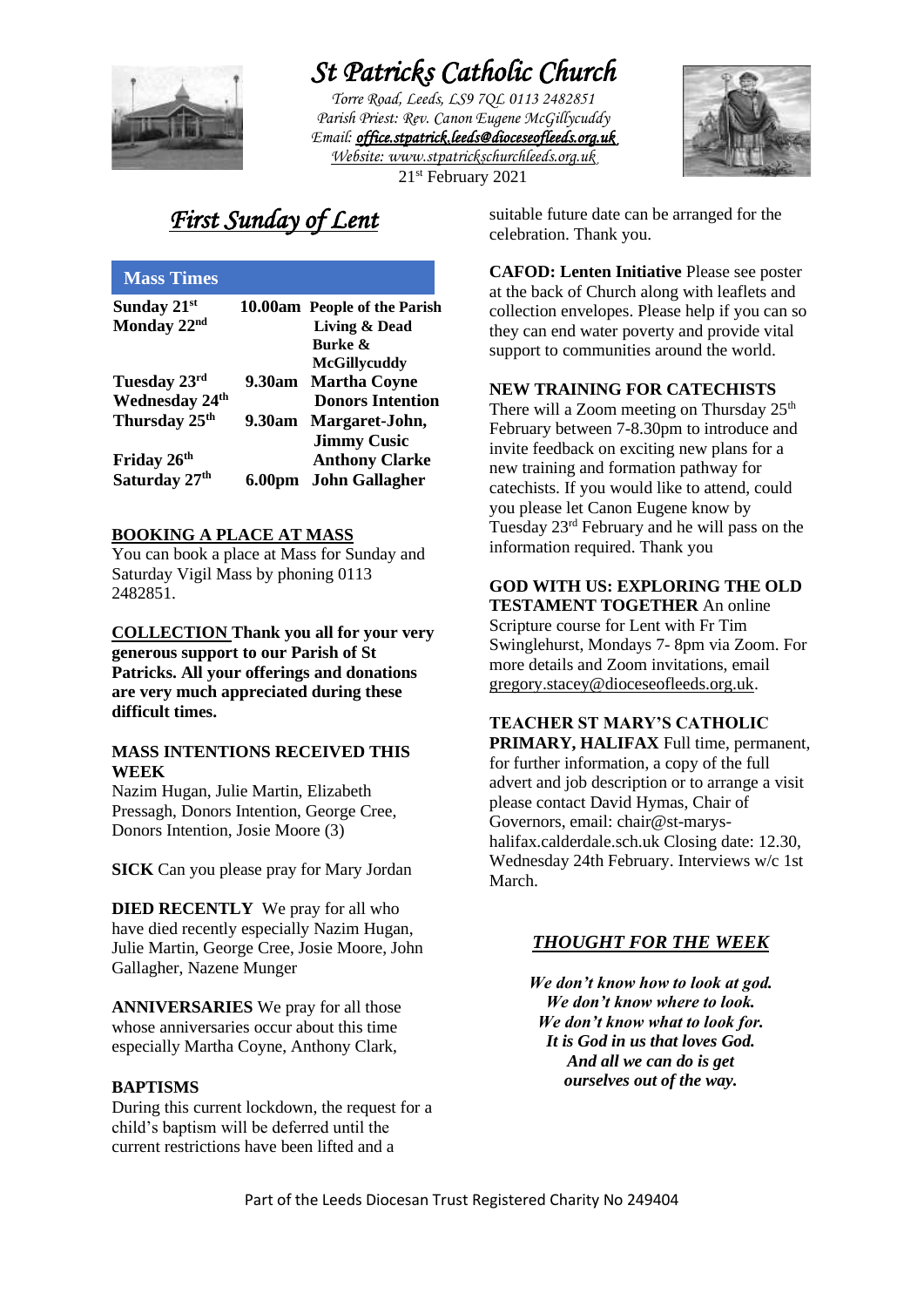## **FAQ**

## **Q1) Are our churches affected by the 'lockdown' introduced by the government in England from 5th January?**

Churches are able to be open during the 'lockdown' for the communal celebration of Mass or private prayer. However, this will be dependent upon local circumstances and some churches may need to close for public worship if there are insufficient stewards available to provide the mitigating measures needed for the safe opening of the buildings and premises. Similarly, if for any reason an individual priest is unable to celebrate Mass due to the pandemic, then it may not be possible for a church in every parish to be open. At all times we should be diligent in the use of face-coverings, hand sanitisation and social distancing (face – hands – space); these remain the most effective ways to enable everyone to attend Mass safely. Strict social distancing must be maintained in our churches between members of different households1 or support bubbles2 at all times.

## **Q2) Can I still have my child baptised?**

During this current 'lockdown', the request for a child's baptism should be deferred until the current restrictions have been lifted and a suitable future date can be arranged for the celebration. An exception to this will be when the Sacrament of Baptism needs to be administered to a child (or adult) who is in danger of death.

## **Q3) Can I still get married in church?**

Under the government's current Covid-19 regulations, weddings can only take place in 'exceptional circumstances' and is restricted to a maximum of 6 people (excluding the priest or deacon celebrant). An exceptional circumstance is where "one of those getting married is seriously ill and not expected to recover or is to undergo debilitating treatment or life-changing surgery".

1 A household is a person or a group of people who live together in the same accommodation.

2 A support bubble is an exclusive close support network between two households. It means you can have close

contact with that household as if they were members of your own. From 2nd December, you can form a support

bubble with another household, if at least one has:

- only one adult; (including a household where any children are under the age of 18)
- only one adult carer (i.e., living with any additional adult(s) in the household that have a disability and require

continuous care)

- a child under 1 (regardless of how many other adults are in the household); or
- a child under 5 with a disability that requires continuous care (regardless of how many other adults are in the
- household)

## **Q4) Can funerals still take place in church?**

Yes. However, under the government's current Covid-19 regulations, the number of people able to attend a funeral Mass or funeral service is restricted to a maximum of 30 people (excluding the priest or deacon celebrant). The number of people able to attend the Vigil of Prayer and reception of the body into church associated with the funeral is limited to the members of one household or support bubble.

### **Q5) Is the number of people able to attend Mass being restricted?**

Part of the Leeds Diocesan Trust Registered Charity No 249404